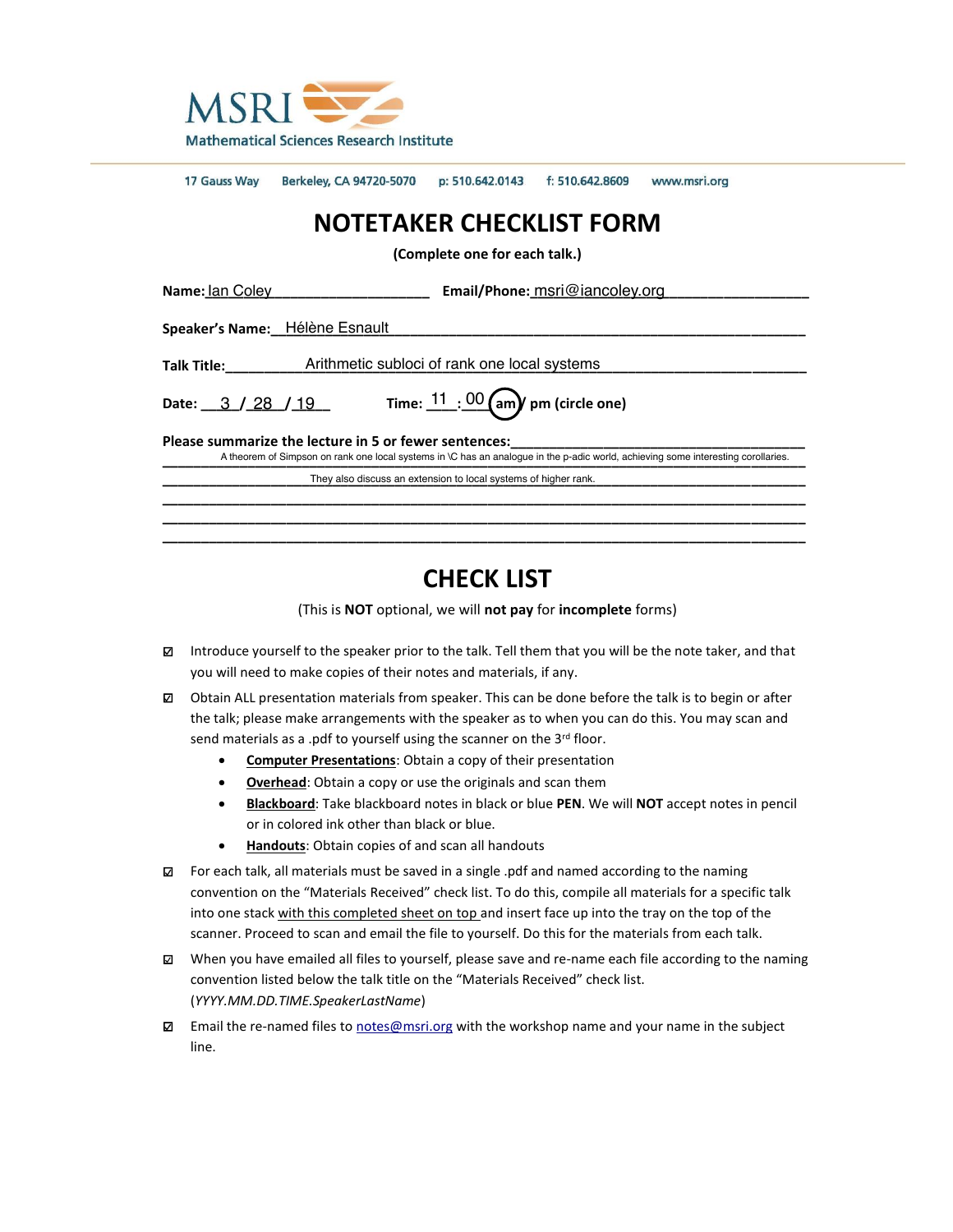### ARITHMETIC SUBLOCI OF RANK ONE LOCAL SYSTEMS

HÉLÈNE ESNAULT

Caveat: this talk won't be very derived, but it will be *p*-adic. The following is new work with Moritz Kerz lately available on the arXiv (https://arxiv.org/abs/1902.02961).

Two solid motivations for the following work:

Motivation 1: A theorem of Simpson in Hodge Theory. Let *X* be a smooth projective variety over  $\mathbb{C}$ , and let  $Char(X(\mathbb{C})) = Hom(H_1(X), \mathbb{C})$  be the group of local systems. It's essentially a torus, endowed with a Riemann-Hilbert correspondence in a complex-analytic way:

$$
RH\colon \operatorname{Char}(X(\mathbb{C})) \xrightarrow[\mathbb{C}\text{-analytic} R_C^{\nabla}(X_{\mathbb{C}})]
$$

where the righthand side is the group if isomorphism classes of rank 1 integrable connections. Consider closed and algebraic local system, and assume that the corresponding  $RH(S)$  is still closed and algebraic.

- **Theorem 1** (Simpson). (1) The irreducible components of *S* have the form  $a+T$ for *T* a subtorus.
	- (1) If *S, RH(S)* are defined over  $\overline{Q}$ , then *a* above may be taken to be torsion.
	- (2) These tori are "motivic", i.e. they correspond to quotient Hodge structures of  $H_1$ ; there exists  $\psi \colon X \to A$  to an abelian variety with  $T = \psi^* \text{Char}(A(\mathbb{C}))$

*Problem:* (with Kerz) What's the *p*-adic arithmetic analogue? Let  $X/F$ ,  $F \subset \mathbb{C}$  of finite type over  $\mathbb Q$  and let  $G_F = \text{Gal}(\overline{F}/F)$  the absolute Galois group of *F*. For any ring *A*, we have a functor from *A*-algebras to groups which sends *B* to  $Hom(H_1, B^{\times})$ . This is representable by an algebra we will call  $Char_A(X(\mathbb{C}))$ .

For *p* a prime, consider  $A = \mathbb{Q}_p$ . Then  $\text{Char}_{\overline{\mathbb{Q}}_p}(X(\mathbb{C})) = \text{Char}_{\overline{\mathbb{Z}}_p \times \mathbb{Q}}(X(\mathbb{C}))$ . We can then consider the composite, letting  $\pi^{ab} = \pi_1^{ab}(X_{\mathbb{C}})$ ,

$$
\varphi\colon \operatorname{Hom}_{\mathrm{cts}}(\pi^{\mathrm{ab}}; \overline{\mathbb{Q}}_p^{\times}) = \operatorname{Hom}_{\mathrm{cts}}(\pi^{\mathrm{ab}}; \overline{\mathbb{Z}}_p^{\times}) = \operatorname{Char}_{\overline{\mathbb{Z}}_p}(\overline{\mathbb{Q}}_p) \to \operatorname{Char}_{\overline{\mathbb{Q}}_p}(\overline{\mathbb{Q}}_p) \to \operatorname{Char}_{\overline{\mathbb{Q}}_p}(X(\mathbb{C}))
$$

Notes by Ian Coley.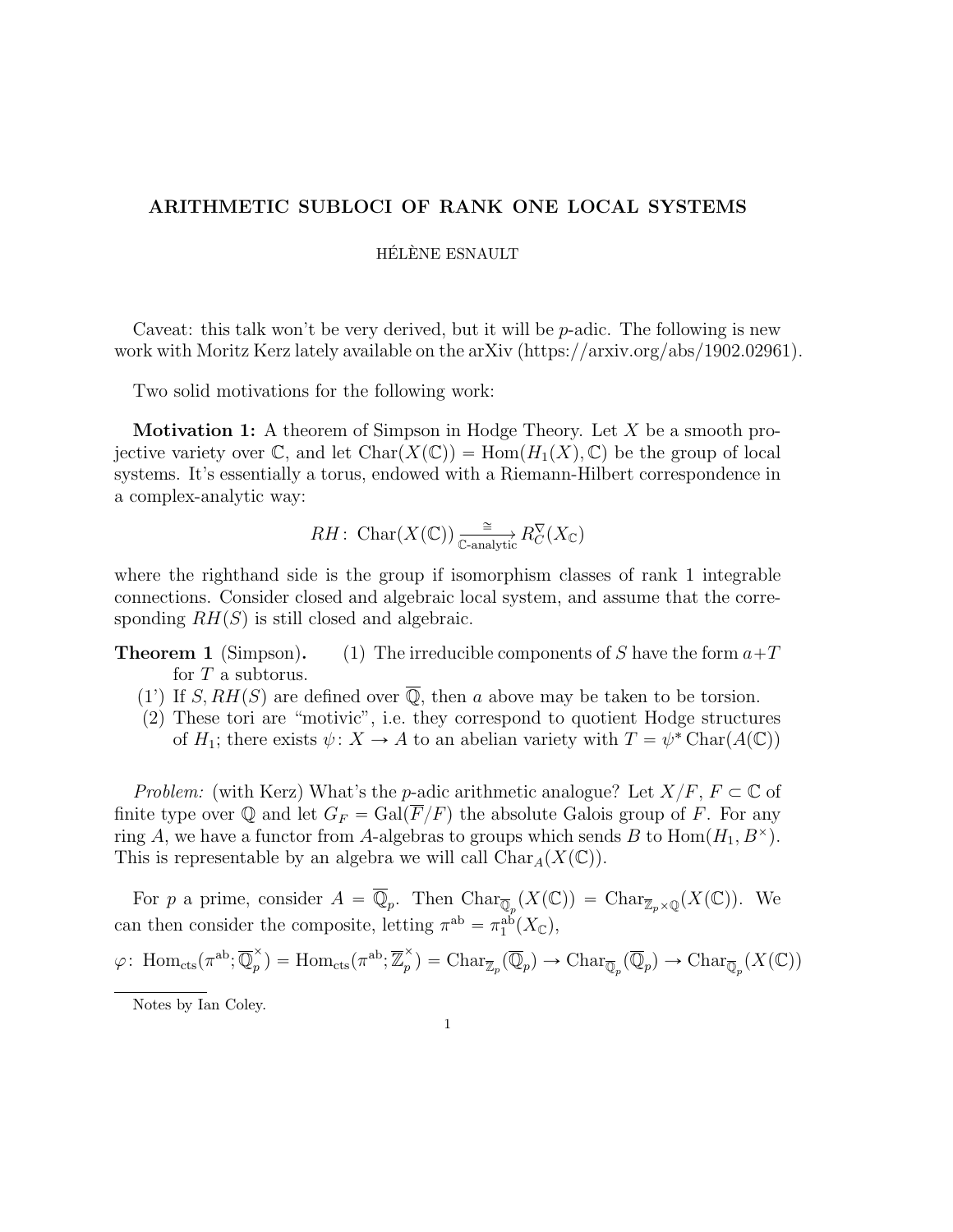#### $\overline{2}$  HÉLÈNE ESNAULT

The LHS of that is endowed with a Galois action, let  $S \subset \text{Char}_{\overline{\mathbb{Q}}_p}$  be closed and consider  $\varphi^{-1}(S) \subset \text{Hom}_{\text{cts}}(\pi^{\text{ab}}, \overline{\mathbb{Q}}_p^{\times}) \circlearrowright G_F$ . If  $\varphi^{-1}(S)$  is nonempty, then we could call *S integral*.

Theorem 2 (E-K). If *S* is as above, then

- (1) The integral components of *S* are of the form  $a + T$  for *T* a subtorus and *a* a torsion point.
- (2) These tori are motivic under the following a geometric assumption: *X* is an algebraic variety over  $\mathbb C$  with weights of  $H_1$  all negative. X is smooth or normal is enough.

Remark 3. The theorem is sharp. Consider a two-point intersection of two rational curves. This has weight 0, but the components of *S* which are integral are not torsion, e.g.  $\widehat{\mathbb{Z}} \to \overline{\mathbb{Z}}_p^{\times}$ .

Corollary 4. If *S* is 0-dimensional, the components of *S* which are integral are torsion.

**Motivation 2:** companions. Let  $p, p'$  two primes that might be the same, and let  $\iota: \mathbb{Q}_p \to \mathbb{Q}_{p'}$  be an abstract isomorphism (not a continuous one when  $p \neq p'$ ). A corollary of the theorem is the following diagram:

$$
\text{Hom}_{\text{cts}}(\pi^{\text{ab}}, \overline{\mathbb{Q}}_p^{\times}) \xrightarrow{\varphi} \text{Char}_{\overline{\mathbb{Q}}_p}
$$
\n
$$
\text{NO}_{\downarrow}^{\text{MAP}} \qquad \iota \downarrow^{\cong}
$$
\n
$$
\text{Hom}_{\text{cts}}(\pi^{\text{ab}}, \overline{\mathbb{Q}}_{p'}^{\times}) \xrightarrow{\varphi'} \text{Char}_{\overline{\mathbb{Q}}_{p'}}
$$

where we can't fill in that righthand side because  $\iota$  isn't continuous (in general). However, we know that  $\iota(S)$  is closed if *S* were closed, and we now have the following:

**Corollary 5.** If *S* is closed, integral, and Galois-invariant, then so is  $\iota(S)$ .

Why is this interesting? We want to extend the above diagram past  $\overline{\mathbb{Q}}_p^{\times} = GL_1 \overline{\mathbb{Q}}_p$ to higher  $GL_r$ . In this case, taking the form

$$
\text{Hom}_{\text{cts}}(\pi(X_{\mathbb{C}}), \text{GL}_r \overline{\mathbb{Q}}_p) \xrightarrow{\varphi} \mathcal{M}_B^{\text{irred}}(r)
$$
\n
$$
\text{no } \downarrow^{\text{MAP}} \qquad \qquad \downarrow^{\cong}
$$
\n
$$
\text{Hom}_{\text{cts}}(\pi(X_{\mathbb{C}}), \overline{\mathbb{Q}}_{p'}^{\times}) \xrightarrow{\varphi'} \mathcal{M}_B^{\text{irred}}(r)
$$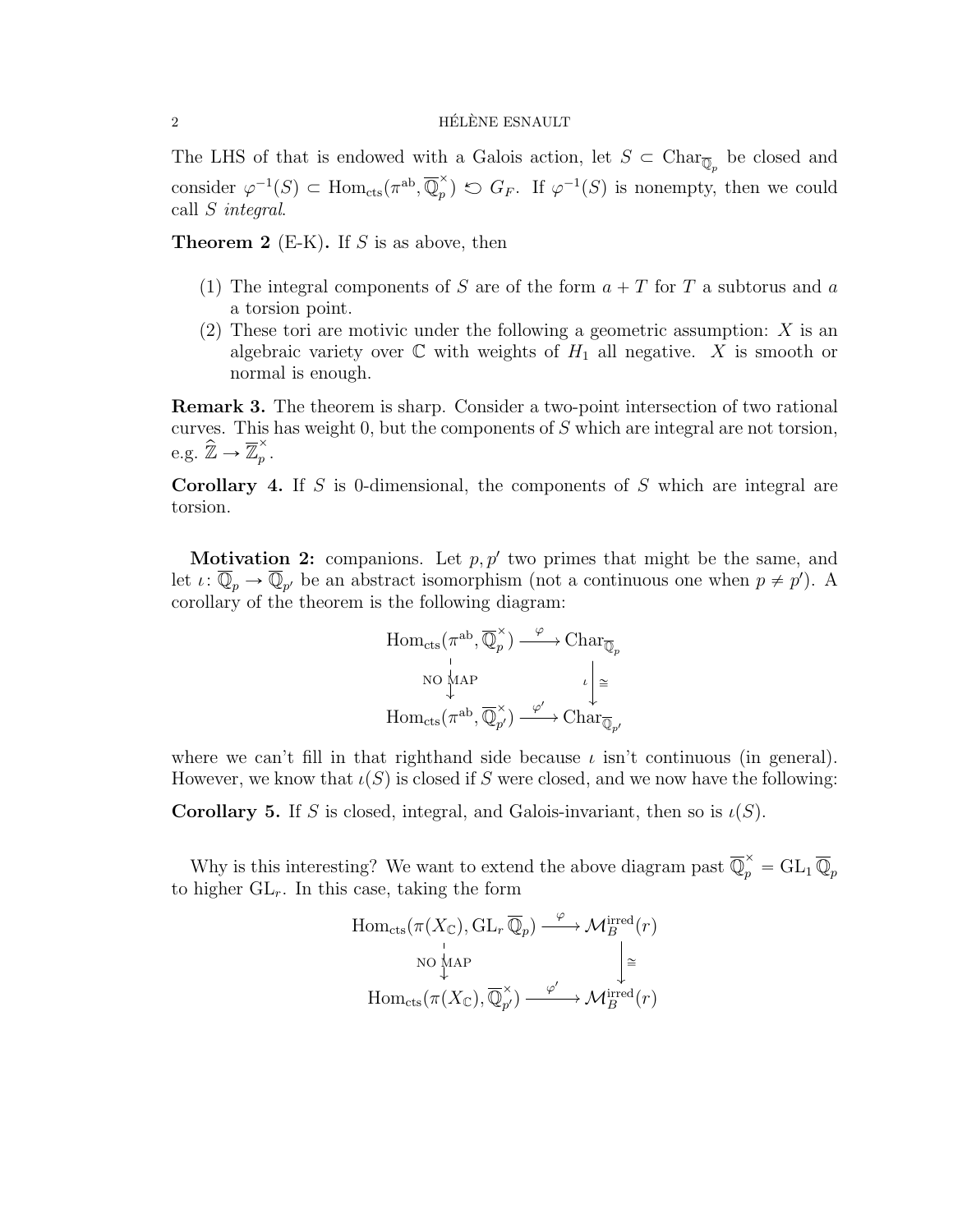where  $\mathcal{M}_B^{\text{irred}}(r)$  is the moduli space of rank *r* local systems over  $X(\mathbb{C})$  over  $\overline{\mathbb{Q}}_p$  or  $\overline{\mathbb{Q}}_{p'}$ . So if *S* is closed, integral, and Galois-invariant do we have the same conclusion for arbitrary *r*?

Well, what if we try the case  $S = *$ . Then we would get Simpson's integrality conjecture in full generality. Additionally, joint work with Groechenig gives some cohomological rigidity results under some assumptions.

#### Vague Motivation 3: Jumping loci

Let 
$$
\mathcal{F} \in D^b_c(X(\mathbb{C}); \mathbb{C})
$$
 be a constructible sheaf and  $i, j \in \mathbb{Z}$ . Consider  

$$
\Sigma^{i,j}(\mathcal{F}) := \{ L \in \text{Char}_{\mathbb{C}}(X(\mathbb{C})) : h^i(X, \mathcal{F} \otimes L) \geq j \}
$$

**Corollary 6.** If *F* is arithmetic, then  $\Sigma^{i,j}(\mathcal{F})$  is a union of  $a+T$  torsion plus motivic tori.

where *arithmetic* means that  $\mathcal F$  descends to a number field  $K/\mathbb Q$  and there exist infinitely many primes *p* such that  $\mathcal{F} \otimes \overline{\mathbb{Q}}_p$  is integral, Galois-invariant, and lies in  $D_c^b(X(\mathbb{C}); \overline{\mathbb{Q}}_p)$ . Technically this is just a sufficient condition for arithmetic.

#### On the proof of the main theorem:

Theorem 7. Let *S* be closed, integral, Galois-invariant.

- (1) *S* has dimension 0 if and only if its integral components are torsion.
- (2) If *S* is higher dimension, then torsion points are dense in integral components.

Assume that *X* is smooth and projective for this illustration. Using a theorem of Bogomalov, adjusted by Litt, there exists  $\sigma \in G_F$  such that  $\sigma$  acts on  $H^1(X(\mathbb{C}); \mathbb{Q}_p)$ as a homothety by a factor  $\alpha \in \mathbb{Q}_p^{\times}$  such that  $|1 - \alpha| < 1$ .

**Proposition 8** (Key Proposition). Let S' be the union of the integral components of *S*. Let  $\xi$  be an integral point of *S'* and consider a residual representation of it. We have the following picture, where the vertical map is specialization:

$$
\text{Hom}_{\text{cts}}(\pi^{\text{ab}}, \overline{\mathbb{Q}}_p^{\times}) \xrightarrow{\varphi} \text{Char}_{\overline{\mathbb{Q}}_p}
$$
\n
$$
\downarrow^{\text{sp}}
$$
\n
$$
\text{Hom}_{\text{cts}}(\pi^{\text{ab}}, \overline{\mathbb{F}}_p^{\times})
$$

Then  $sp^{-1}(\xi) \cap \varphi^{-1}(S')$  contains a torsion point